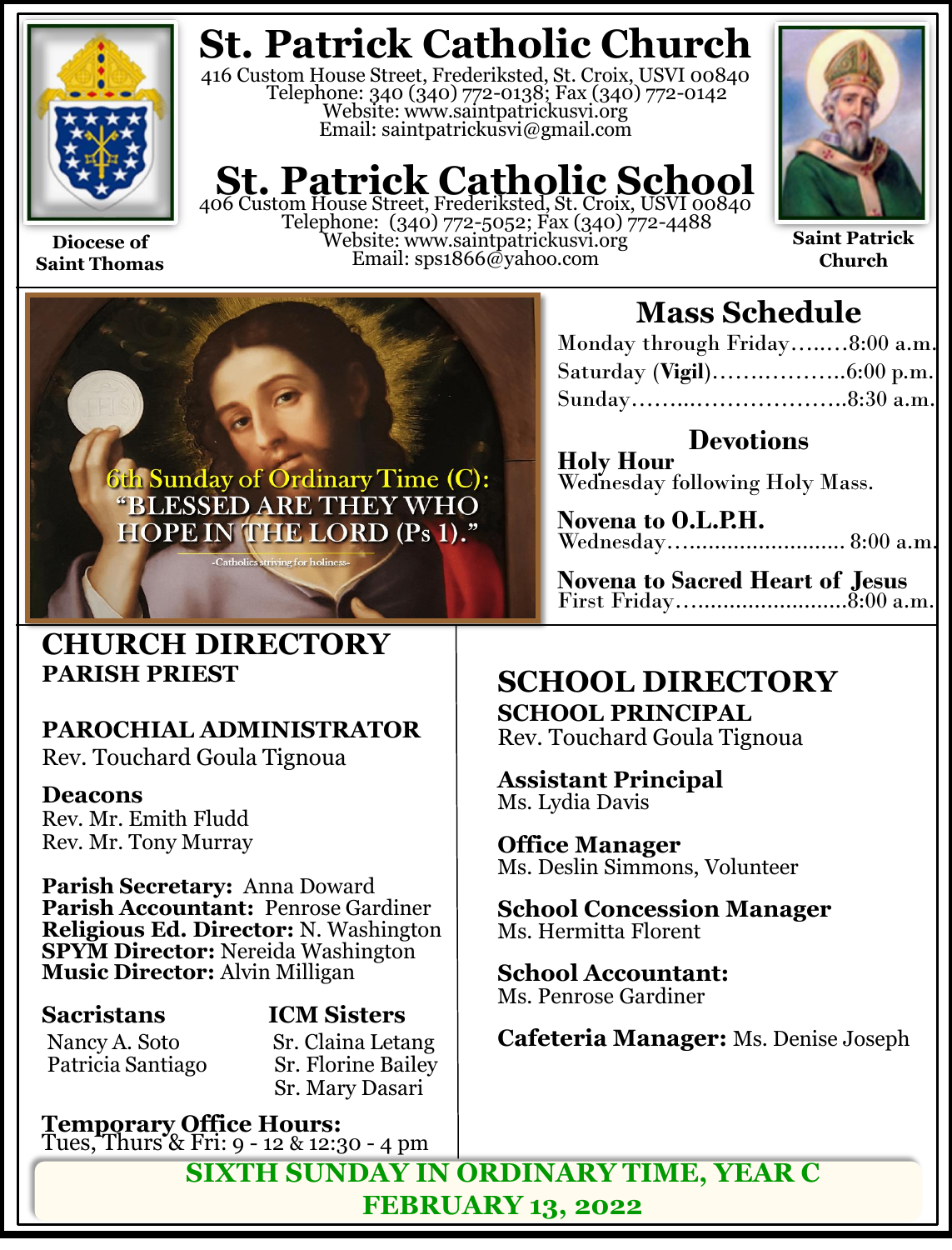## **SIXTH SUNDAY IN ORDINARY TIME, YEAR C FEBRUARY 13, 2022**

## **MASS INTENTIONS**

| when hit had the control                                                                                    | <b>OF THE WEEK</b>                     |                  |
|-------------------------------------------------------------------------------------------------------------|----------------------------------------|------------------|
| <b>SATURDAY, February 12</b>                                                                                |                                        |                  |
| 10:00 AM + ICM Sisters in Thanksgiving & Farewell                                                           | <b>SUNDAY:</b>                         | Jer 17:5-8       |
| 6:00 PM. + Deceased ICM Sisters, Repose of Soul, Rb SPAA                                                    |                                        | 1Cor 15:12,16-20 |
| + Therese Duval, Repose of Soul, Rb Duval family                                                            |                                        | Lk 6:17,20-26    |
| SUNDAY, February 13                                                                                         | <b>MONDAY:</b>                         | Jas 1:1-11       |
| 8:30 AM. - St. Patrick Prayer Group, 40 <sup>th</sup> , Anniversary, Thanking<br>God for His many Blessings | Saints Cyril, Monk & Methodius, Bishop | Mk 8:11-13       |
| MONDAY, February 14                                                                                         | <b>TUESDAY:</b>                        | Jas 1:12-18      |
| 8:00 AM. - Father Touchard, Anniversary of his Ordination to<br>the Priesthood                              |                                        | Mk 8:14--21      |
| TUESDAY, February 15                                                                                        |                                        |                  |
| 8:00 AM. + Mitchel Joseph, Birthday Remembrance, Rb Family,                                                 | <b>WEDNESDAY:</b>                      | Jas 1: 19-27     |
|                                                                                                             |                                        | Mk 8:22-26       |
| <b>WEDNESDAY, February 16</b>                                                                               |                                        |                  |
| 8:00 AM. + Gloria MacWay, Repose of MacWay Duval family                                                     | <b>THURSDAY</b>                        | Jas 2:1-9        |
|                                                                                                             | The seven holy Founders                | Mk 8:27-33       |
| THURSDAY, February 17<br>8:00 AM. + Andre P. Duval, Repose of Soul, Rb Duval family                         | of the Servite Order                   |                  |
|                                                                                                             | <b>FRIDAY</b>                          | Jas 2:14-24,26   |
| FRIDAY, February 18                                                                                         |                                        | Mk 8:34-9:1      |
| 8:00 AM + Eddy Santiago, Blessings & Protection, Rb Duval                                                   |                                        |                  |
| family                                                                                                      | <b>SATURDAY:</b>                       | Jas 3:1-10       |
| <b>SATURDAY, February 19</b><br>6:00 PM. + Therese Duval, Repose of Soul, Rb Duval family                   |                                        | Mk 8:2-13        |
|                                                                                                             |                                        |                  |

### *PRAY FOR THE SICK & SHUT-INS*

*Please pray that they may find comfort and healing in Christ.*

Steve Alexander, Olivia Anger, Nicholas Andrew, Marilyn Bailey, Eric Belcher, George Bondieumaitre, Debra Bruce, Virginia Burke, Fred Calvillo, William Carino, Ninon Gussman Carr, Norma Carillo, Paulette Christopher, Victorino Cruz, Matthew Donelley, Anna D'Souza, Norma Dyer, Harold Fisher, Sr. Kimberly Fludd, Johnetta Goodloe, Sarah Gordon, Dr. Amy Hardin, Enis Hilaire, Urla Isaac, Lidia Jiminez, Eleanor Johnson, Alma John, Ann Joseph, Electra Joseph, Edwin Josiah, Jeannie Krigger, T'Agho Lopez, Chamarla Louis, Felina Artigo, Gwendolyn Lucas, Kathleen Smith-Maccow, Marla Matthew, Carlos Matus, Luz Melendez, Beverly Nesbitt, Bevon Nicholas, Marilyn Nicks, Fr. Simon Peter, Geralda Pickering, Carmen Russell, Henrietta Sandy, Jose Manuel Santana, Martha Lena St. Juste, Eric Thomas, Juan Valentin, Vincent Urgent, Inez Walker, Deacon Oliver Washington, Ann Weikel, Inez Williams, Simeon Williams, Curtis Williams, Ingerborg McIntosh, William Lang, Anita Pulpul, Kemit Lewis, Noel Lercana, Bertille Samuel, Lewis Eugene, Vilma C. Johnson, Fanny Andrews Clarke, Kesha Tatum.

*(Please call the Church Office to add or remove names to/from this list Church)*

### **MASS ATTENDANCE – FEBRUARY 5 & 6, 2022**

Saturday 6:00pm Holy Mass 32 Sunday 8:30am Holy Mass 76 Total 108

#### **Preserve the Past Campaign in Progress**

Our Church restoration project is in progress and your contribution is still welcome. Please call the church office or contact a minister of hospitality for the contribution envelope.

#### **SECOND COLLECTION FOR THE MONTH OF FEBRUARY**

**SCRIPTURE READINGS** 

| Maintenance Fund Feb.12-13     |  |
|--------------------------------|--|
| Capital ImprovementsFeb. 19-20 |  |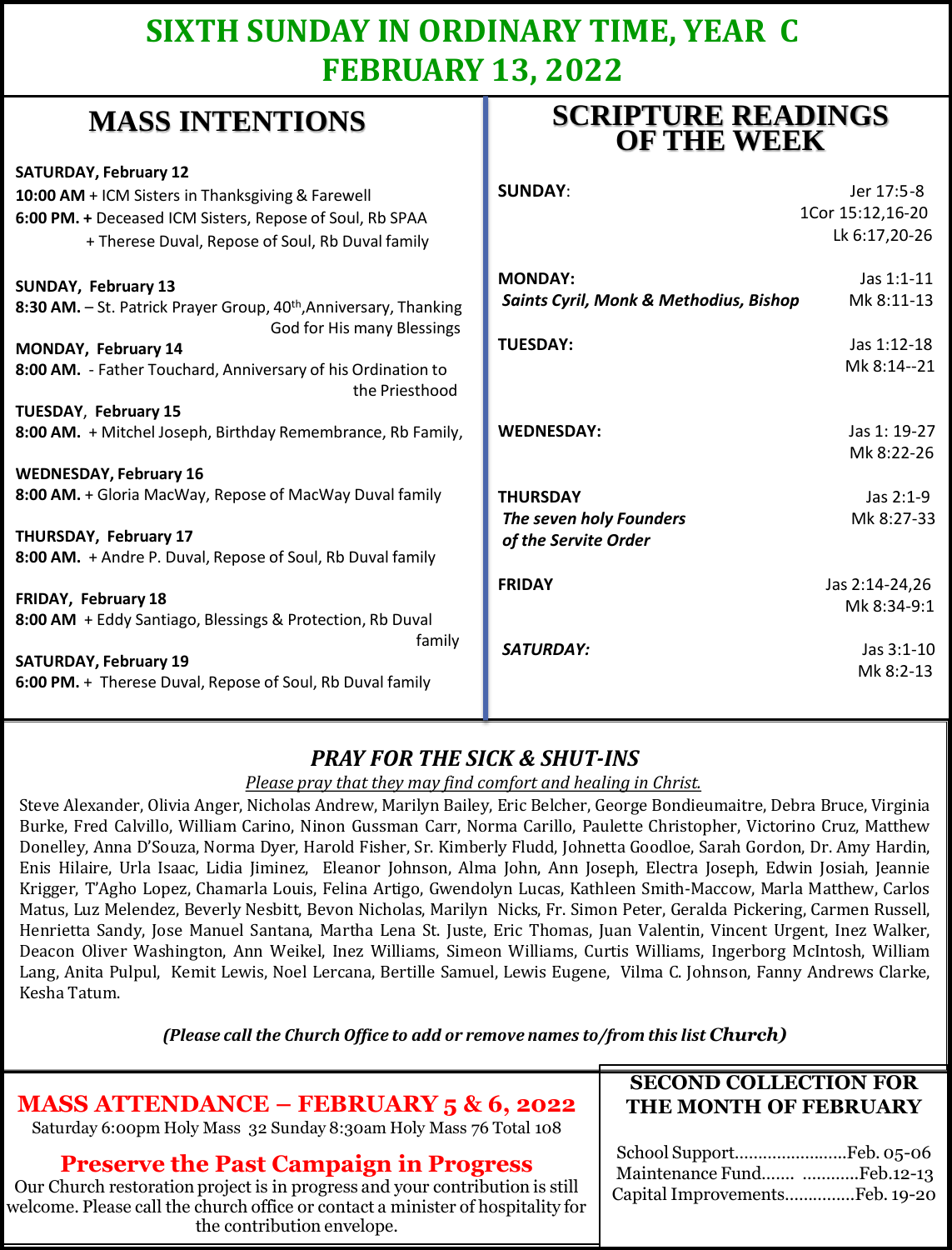## Announcements



#### **Seven Days Sanctuary Lamp Devotion**

The Sanctuary Lamp which burns in the Sanctuary of our church, the reminder of the Lord's Presence in the Most Holy Eucharist, will burn from February 13 to February 19, For Gwendolyn Lucas, Grace of Health & Healing, requested by Nancy Soto.

#### **ICM FAREWELL CELEBRATION**

A big Thank You to all who help to make our ICM Sisters Farewell Celebration a grand success. Thanks again for giving of your time, talents and resources. May Almighty God continue to bless and protect you. Amen.

#### **INVITING ALL CATHOLIC WOMEN FROM ST. CROIX**

To attend the USVI Council for Catholic Women Meeting. To build and grow the foundation of the Council for Catholic Women. The meeting will be held on Saturday February 19, 2022, at 11:00am at the Sts Joachim and Ann's Church, Barrenspot. Women from all the Parishes in St. Croix are invited to come and connect with like-minded faith filled women of the community. Please call Patricia Browne at (340) 778-0484 or Bernadette Patrick at (340) 774-3166 tor further information.

## **Sacrament of Baptism** Parish Information

Fourth Sunday of each month. Please register your children at the Church Office. Present a copy of the child(ren) birth certificate(s). Classes for parents & godparents are on the 1st, 2<sup>nd</sup> and 3<sup>rd</sup> Tuesday from 6:00 p.m. until 7:00 p.m. each month.

#### **Sacrament of Marriage**

Please make arrangements with parish priest 6 months before your wedding.

#### **Confraternity of Christian Doctrine (CCD) Classes**

Classes are held every Sunday during the school year and begin with attendance and instruction in the classroom following 8:30 a.m. Holy Mass.

#### **Rite of Christian Initiation of Adults (RCIA) Classes**

RCIA is the journey of faith by which interested persons become members of the Roman Catholic Church. The program instructs adults to enter into full communion with the Catholic Church through Baptism and/or Confirmation and Holy Communion. To register, please call the church office at (340) 772-0138.

#### **Sacrament of Penance**

Confession is the sacrament that allows us to admit our faults and develop humility, but the most profound part is we get to experience Christ's gift of mercy. Weekdays………… 15 min. before Holy Mass Weekends………… 30 min. before Holy Mass

#### **Funerals**

All funeral services begin at 10:30 a.m. Viewings at 9:30 am. No funerals are held on weekends. Arrangements must be made with the Church before funeral arrangements with the funeral home.

#### **Sacrament of the Anointing of the Sick**

Please call the rectory at (340) 772-0138 whenever a family member or friend is seriously ill or hospitalized.

#### **Parish Registration**

Parishioners who are 18 years and older are invited to register at the Church Office as well as become active and contributing members. We would like to maintain an upto-date listing of all St. Patrick parishioners. Registration also helps in providing quick services for the request and proof of miscellaneous church letters for individuals, Baptism, Confirmation, etc.

**Bulletin announcements must be submitted to the Church Office by Wednesday at noon**